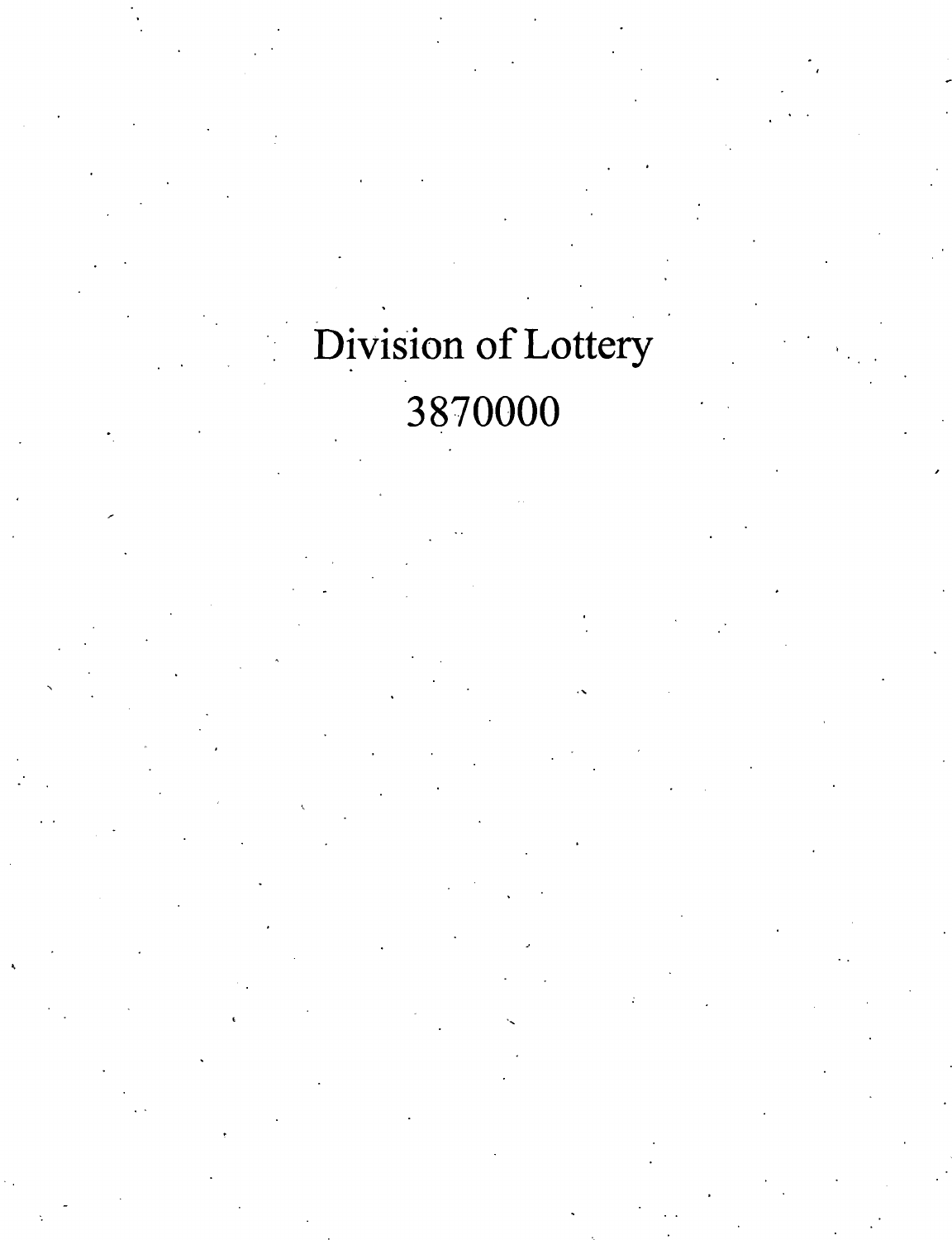## F.ORMlB

## New York State Consultant Services **Contractor's Annual Employment Report**

Report Period: April 1,2019 to March 31, 2020

| <b>Contracting State Agency Name: NY State Gaming Commission</b>                       |                                      |                                              |                                                    |  |
|----------------------------------------------------------------------------------------|--------------------------------------|----------------------------------------------|----------------------------------------------------|--|
| <b>Agency Business Unit: GAM01</b><br>Contract Number: T180004                         |                                      |                                              |                                                    |  |
| Contract Term: 5/1/2020 to 4/30/2021                                                   |                                      | Agency Department ID:                        |                                                    |  |
| Contractor Name: Clark Petschek <sup>1</sup>                                           |                                      |                                              | 3870000                                            |  |
| <b>Contractor Address: PO Box 568</b>                                                  |                                      |                                              |                                                    |  |
| Description of Services Being Provided: Hearing Officer                                |                                      |                                              |                                                    |  |
|                                                                                        |                                      |                                              |                                                    |  |
| Scope of Contract (Choose one that best fits):                                         |                                      |                                              |                                                    |  |
| Evaluation<br>Analysis                                                                 | Research                             | Training                                     |                                                    |  |
| Data Processing                                                                        | <b>Computer Programming</b>          | Other IT consulting<br>m                     |                                                    |  |
| <b>Environmental Services</b><br>Engineering<br><b>Architect Services</b><br>Surveying |                                      |                                              |                                                    |  |
| <b>Health Services</b>                                                                 | <b>Mental Health Services</b>        |                                              |                                                    |  |
| Accounting<br><b>Auditing</b>                                                          | Paralegal                            | $\boxtimes$ Legal<br><b>Other Consulting</b> |                                                    |  |
|                                                                                        |                                      |                                              |                                                    |  |
| <b>Employment Category</b>                                                             | <b>Number of</b><br><b>Employees</b> | <b>Number of</b><br><b>Hours Worked</b>      | <b>Amount Payable</b><br><b>Under the Contract</b> |  |
| N/A                                                                                    | 0                                    | 0                                            | 0                                                  |  |
|                                                                                        |                                      |                                              |                                                    |  |
|                                                                                        |                                      |                                              |                                                    |  |
|                                                                                        |                                      |                                              |                                                    |  |
|                                                                                        |                                      |                                              |                                                    |  |
|                                                                                        |                                      |                                              |                                                    |  |
|                                                                                        |                                      |                                              |                                                    |  |
|                                                                                        |                                      |                                              |                                                    |  |
|                                                                                        |                                      |                                              |                                                    |  |
|                                                                                        |                                      |                                              |                                                    |  |
|                                                                                        |                                      |                                              |                                                    |  |
|                                                                                        |                                      |                                              |                                                    |  |
| Total this page                                                                        | 0                                    | 0                                            | \$0.00                                             |  |

Name of person who prepared this report: Clark Petschek

Title: Contractor

Preparer's Signature: **Commentary**<br>Date Prepared: 4/22/2020

(Use additional pages, if necessary)

Phone #: 781-521-9145

Page <sup>1</sup> of <sup>1</sup>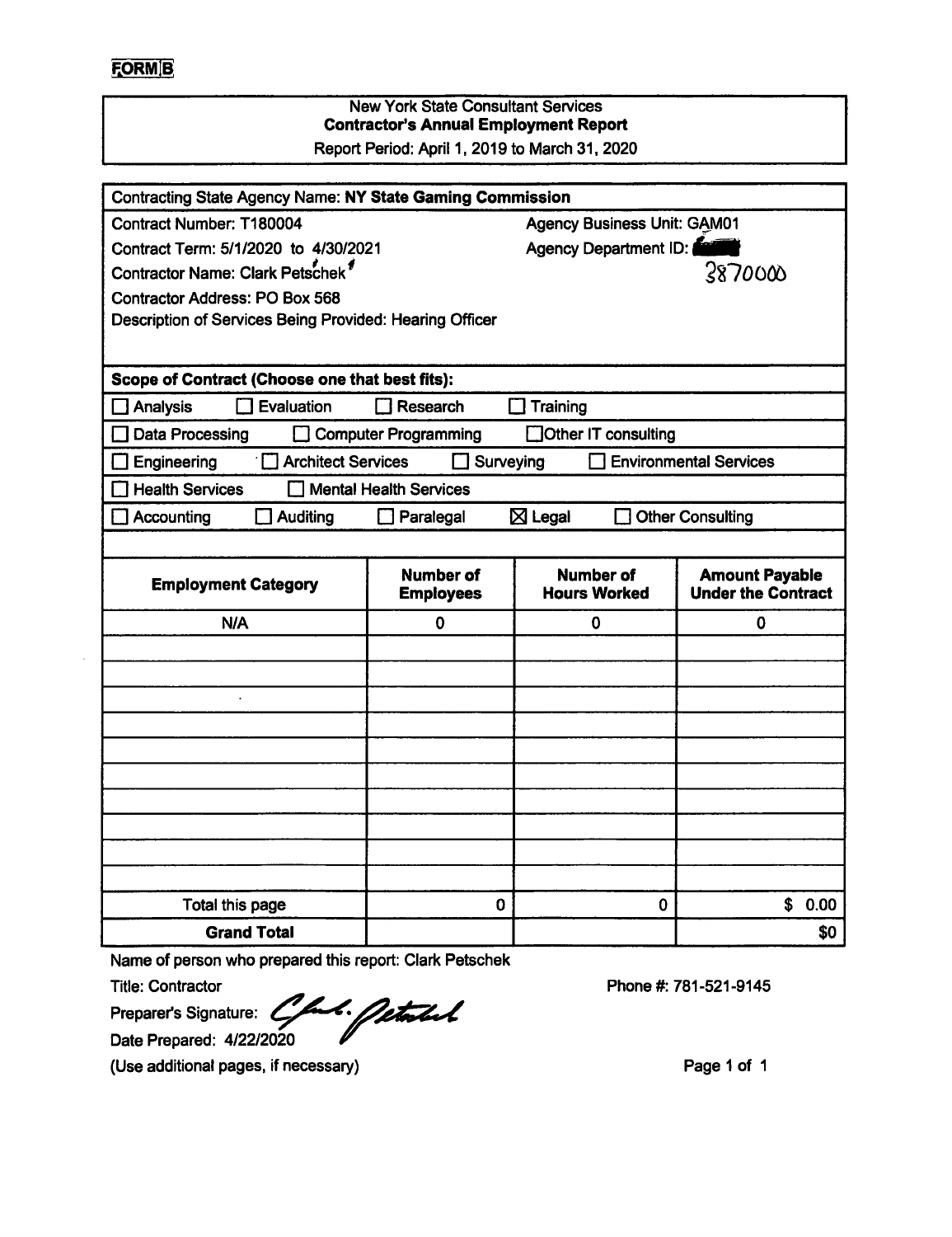| - 117 |  |
|-------|--|
|       |  |

## New York State Consultant Services **Contractor's Planned Employment**

From Contract Start Date Through The End Of The Contract Term

| <b>State Agency Name: NYS Gaming Commission</b> |                                    |  |
|-------------------------------------------------|------------------------------------|--|
| State Agency Department ID: 3870000             | <b>Agency Business Unit: GAM01</b> |  |
| <b>Contractor Name: Clark Petschek</b>          | <b>Contract Number: T180004</b>    |  |
| Contract Start Date: 5/1/2020                   | Contract End Date: 4/30/2021       |  |

| <b>Employment Category</b> | <b>Number of</b><br><b>Employees</b> | <b>Number of hours to</b><br>be worked | <b>Amount Payable</b><br><b>Under the Contract</b> |
|----------------------------|--------------------------------------|----------------------------------------|----------------------------------------------------|
| N/A                        | $\pmb{0}$                            | $\pmb{0}$                              | $\pmb{0}$                                          |
|                            |                                      |                                        |                                                    |
|                            |                                      |                                        |                                                    |
|                            |                                      |                                        |                                                    |
|                            |                                      |                                        |                                                    |
|                            |                                      |                                        |                                                    |
|                            |                                      |                                        |                                                    |
|                            |                                      |                                        |                                                    |
|                            |                                      |                                        |                                                    |
|                            |                                      |                                        |                                                    |
|                            |                                      |                                        |                                                    |
|                            |                                      |                                        |                                                    |
|                            |                                      |                                        |                                                    |
|                            |                                      |                                        |                                                    |
|                            |                                      |                                        |                                                    |
|                            |                                      |                                        |                                                    |
|                            |                                      |                                        |                                                    |
| Total this page            | $\bf{0}$                             | $\mathbf 0$                            | \$0.00                                             |
| <b>Grand Total</b>         |                                      |                                        | \$0                                                |

Name of person who prepared this report: Clark Petschek

Title: Contractor

Preparer's Signature: Preparer's Signature: *<i><i>A.*. **Petatel**<br>Date Prepared: 4/22/2020

(Use additional pages, if necessary)

Phone #: 781-521-9145

Page <sup>1</sup> of <sup>1</sup>